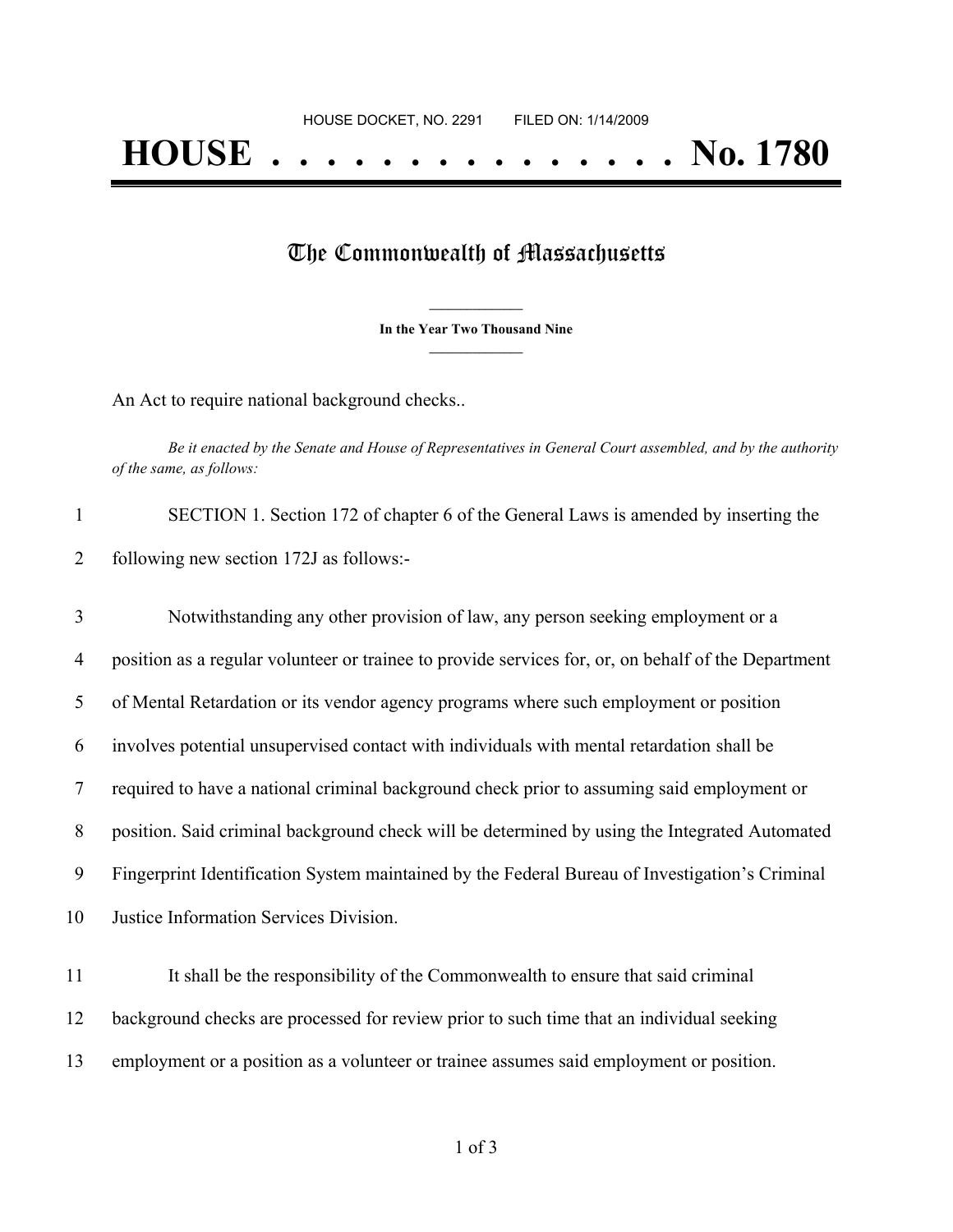Any person who willfully requests, obtains or seeks to obtain criminal offender record information or the equivalent from other jurisdictions under false pretenses, or who willfully communicates or seeks to communicate criminal offender record information or the equivalent from other jurisdictions to any agency or person except in accordance with the provisions of sections one hundred and sixty-eight to one hundred and seventy-five, inclusive, or any member, officer, employee or agency of the board or any participating agency, or any person connected with any authorized research program, who willfully falsifies criminal offender record information, or the equivalent from other jurisdictions, or any records relating thereto, shall be in violation of this provision.

 The Criminal History Systems Board, the Disabled Persons Protection Commission, and the State Police has cooperate and supervise the participation by all Department of Mental Retardation providers in any interstate system for the exchange of criminal offender record information or the equivalent from other jurisdictions and shall be responsible to assure the consistency of such participation including redacting information so that criminal offender record information or the equivalent from other jurisdictions is limited to convictions and open cases, and, that juvenile records are not made available.

 Any provider of services to individuals pursuant to a contract with the Department that hires, retains or supervises an employee, volunteer or trainee whom the provider knows or should know, will potentially come into unsupervised contact with such individuals, and, because of a criminal conviction or pending criminal charge of a nature that would pose a unacceptable risk of physical harm to or financial exploitation of such individuals shall be in violation of this provision. The hiring authority shall use, when making a determination of unacceptable risk, the guidelines as provided by existing Department of Mental Retardation regulations.

of 3